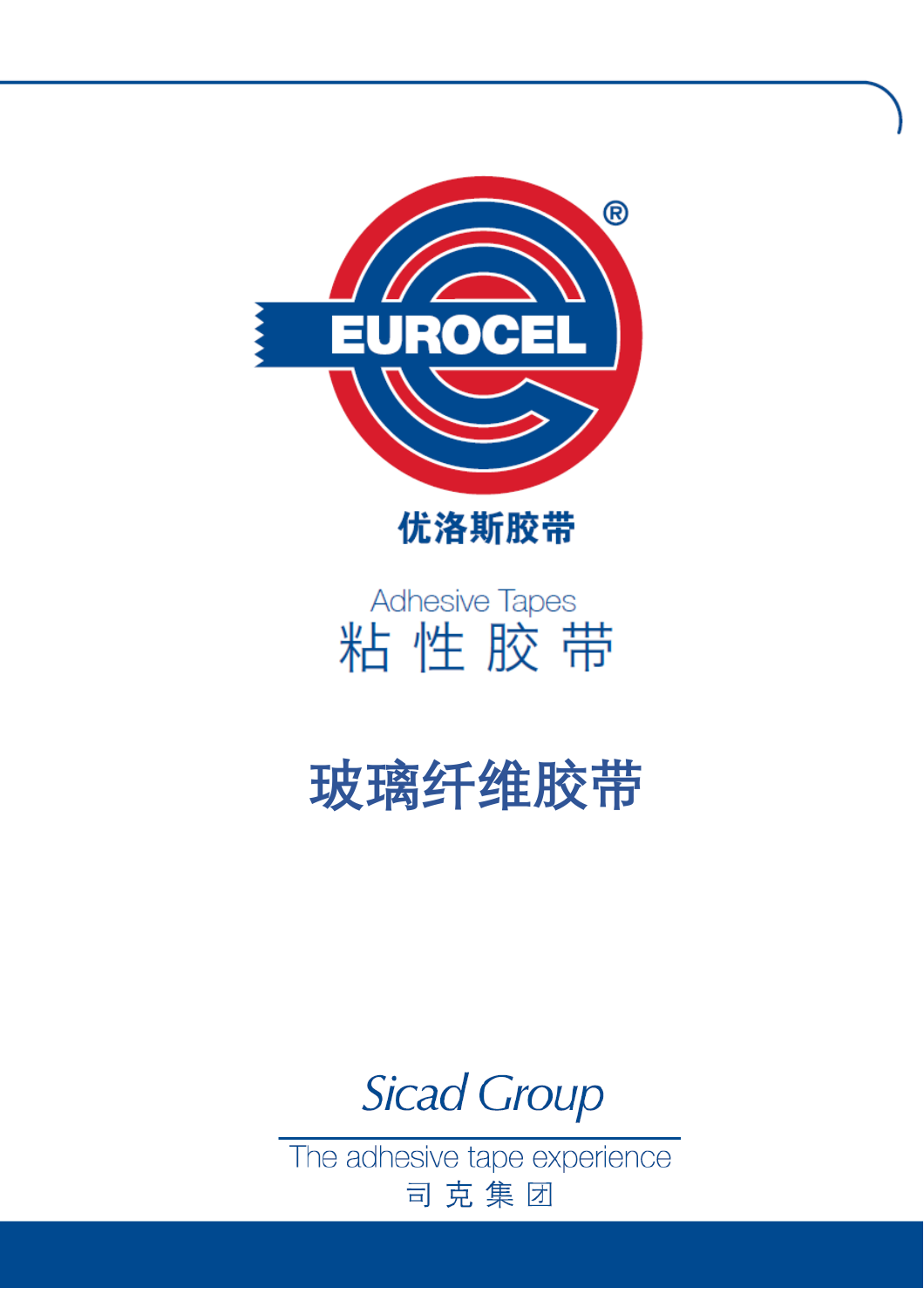





# **Filament tape 单面玻璃纤维胶带**

Single sided tape, medium resistant, longitudinally reinforced, recommended to secure carton boxes or bundles. High adhesion and resistance to break. 单面玻璃 纤维胶带,中等抗长率,适合包装,困扎用。据有高粘着力。

**Adhesive 胶水** : Synthetic rubber 合成橡胶 **Backing 基材** : Glass Fibre Reinforced + BOPP Film

#### **MAIN FEATURES**





Adhesion 5 Tensile strength

# **TECHNICAL DATA 技术资料**

**Adhesion 粘着力** 25 N/25mm **Color of the tape 颜色** 透明,白色 **Elongation to break 伸长率** 6 % **Temperature resistance 耐温** 60 °C **Tensile strength 抗张力** 575 N/25mm **Total thickness 总厚度** 0.11 mm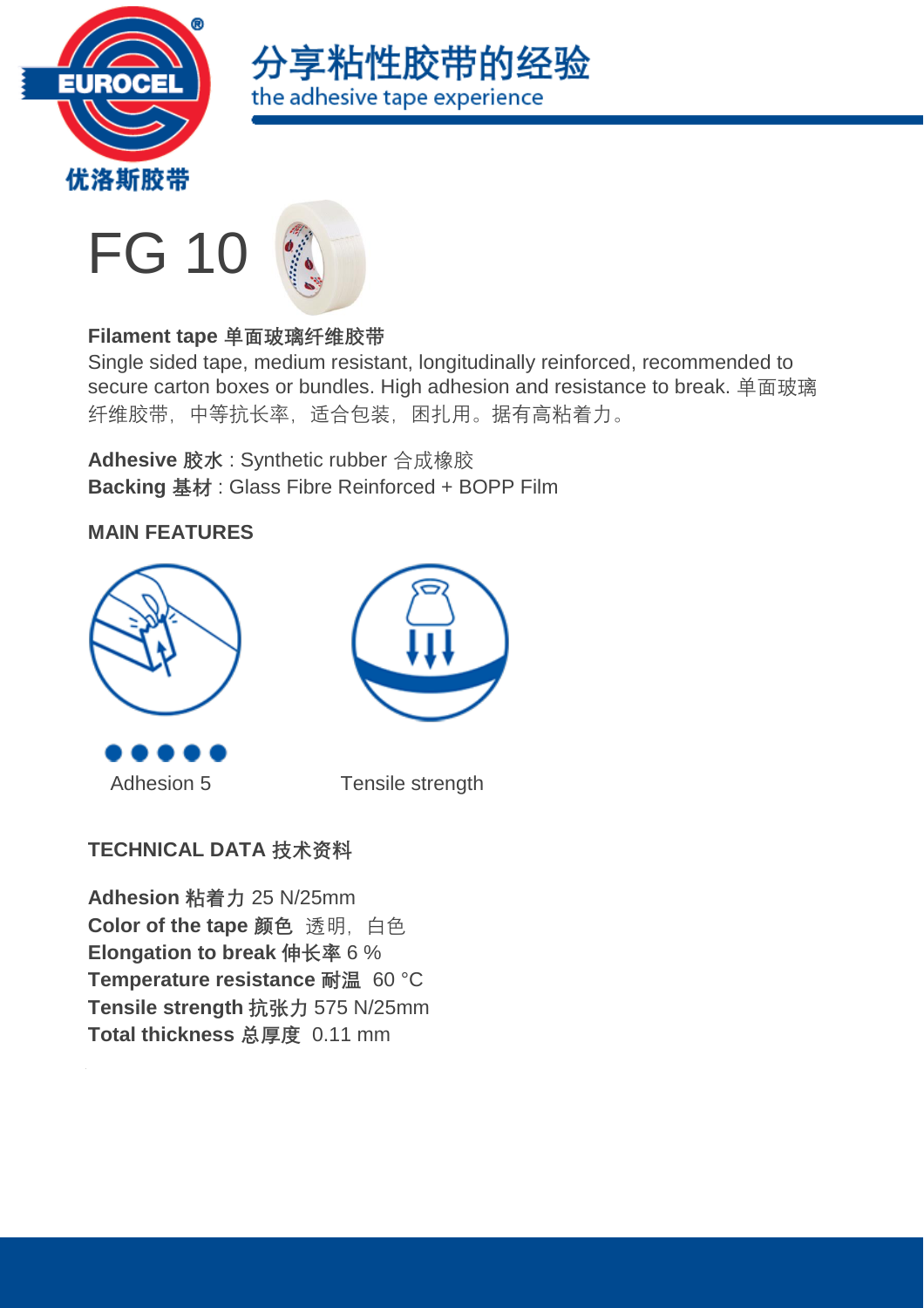





#### **Filament tape 玻璃纤维胶带**

Single sided tape, highly resistant, longitudinally reinforced, recommended to secure carton boxes or bundles. FG 10 version with stronger backing. Very high resistance to break. 单面玻璃纤维胶带, 中等抗长率, 适合包装, 困扎用。比 FG10 更强,据有很高的抗张力。

**Adhesive 胶水** : Synthetic rubber 合成橡胶 **Backing 基材** : Glass Fibre Reinforced + BOPP Film

#### **MAIN FEATURES**





Adhesion 5 Tensile strength

#### **TECHNICAL DATA 技术资料**

**Adhesion 粘着力** 25 N/25mm **Color of the tape 颜色** 透明, 白色 **Elongation to break 伸长率** 7 % **Temperature resistance 耐温** 60 °C **Tensile strength 抗张力** 875 N/25mm **Total thickness 总厚度** 0.14 mm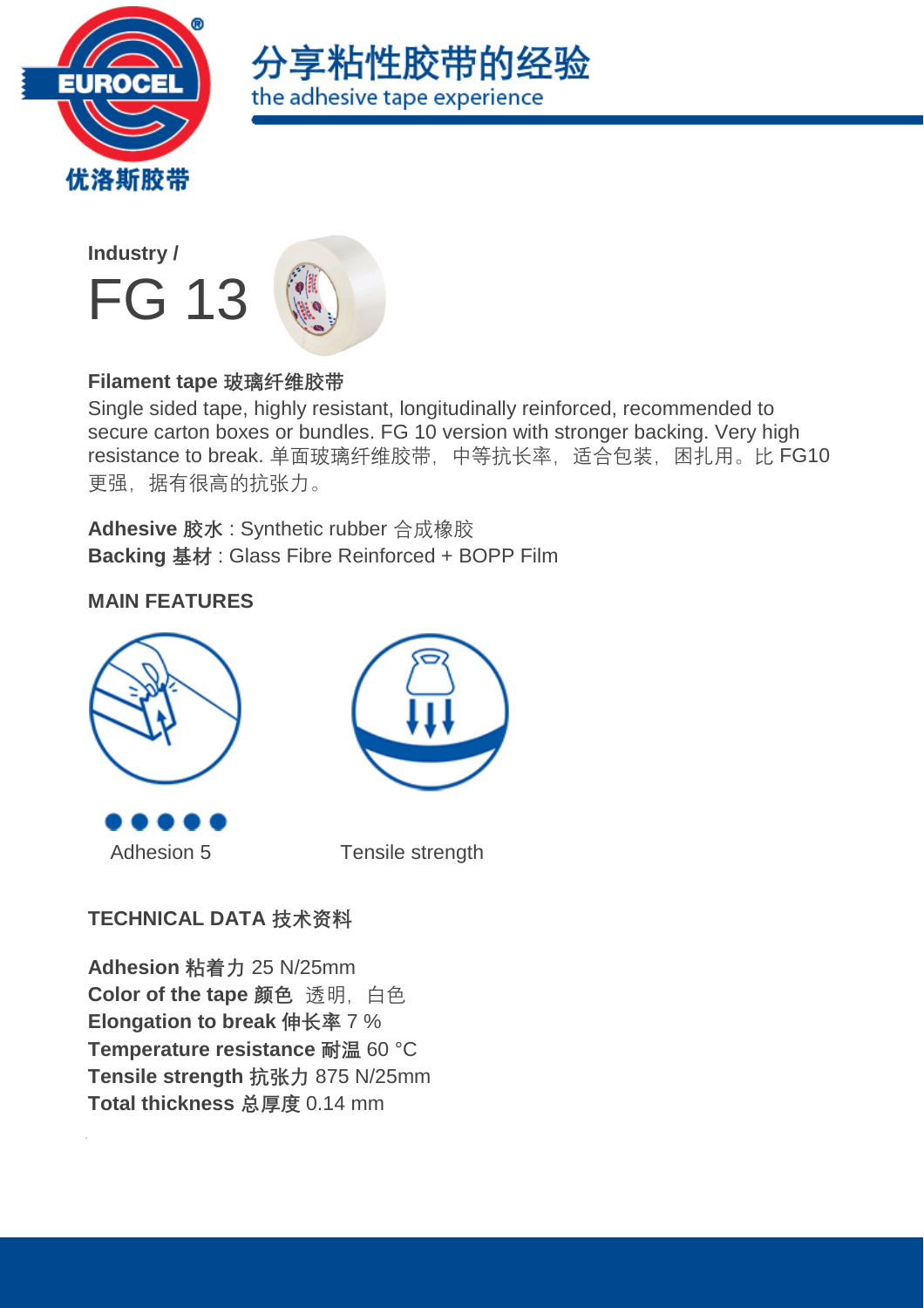





#### **Crossweave reinforced tape 网格玻璃纤维胶带**

Single sided tape with high resistance to break, recommended to secure heavy packagings. High resistance to break also in transversal direction.单面高抗张力玻 纤胶带。推荐用于包装,困扎笨重的东西。

**Adhesive 胶水**: Synthetic rubber 合成橡胶 **Backing 基材**: Bidirectional Glass Yarn + BOPP Film

#### **MAIN FEATURES**





Adhesion 5 Tensile strength

# **TECHNICAL DATA 技术资料**

**Adhesion 粘着力** 25 N/25mm **Color of the tape 颜色** 透明, 白色 **Elongation to break 伸长率** 6 % **Temperature resistance 耐温** 60 °C **Tensile strength 抗张力** 650 N/25mm **Total thickness 总厚度** 0.14 mm